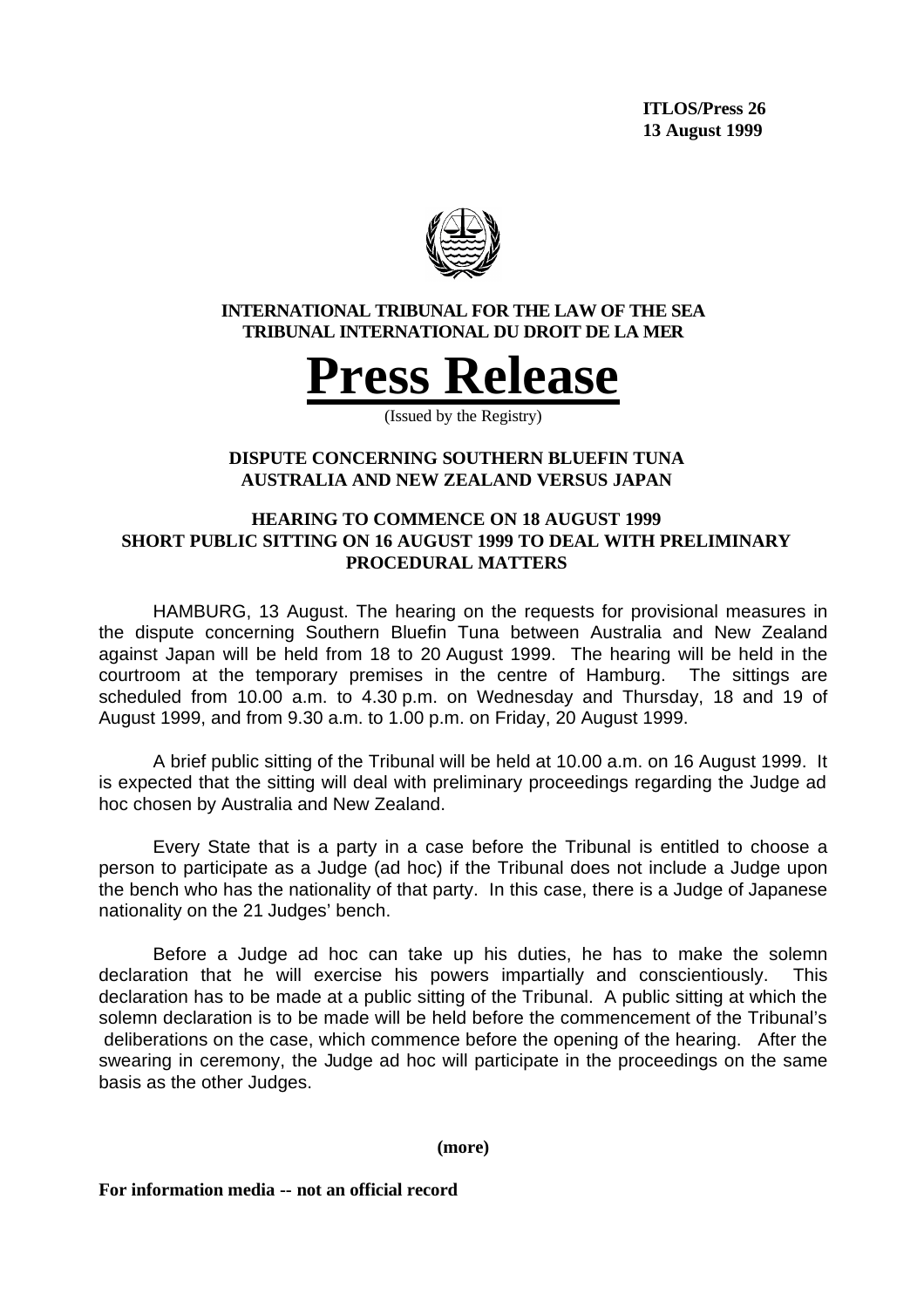#### **Press Release ITLOS/Press 26 13 August 1999**

Members of the Press are invited to attend the hearing. Unobtrusive movie and still photography, audio and video recording of parts of the proceedings are authorized. The audio recording in English and French will be possible by using XLR plugs. Photographs may be taken before the opening, during the first few minutes of the sitting; and also for a few minutes towards the end. Filming is subject to special authorization. There will be supplementary lighting for filming.

Press Releases and further information can be obtained from the Tribunal's Registry. Please contact Mr. Robert van Dijk, Legal Officer at the Tribunal, at Tel: (49) (40) 35607-228/227 or Fax: (49) (40) 35607-245. Press information will also be available at the sitting itself.

Because there will be only a limited number of seats available, members of the Press are requested to contact the Registry to guarantee admission. Identification will be required for admission.

## **Professor Ivan A. Shearer AM**

Australia and New Zealand have jointly nominated Professor Ivan A. Shearer AM as their Judge ad hoc. Professor Shearer is an Australian citizen. He is the Challis Professor of International Law at the University of Sydney. Professor Shearer was awarded his LLM from the University of Adelaide in 1964 and his SJD from Northwestern University, Chicago in 1968. Before taking up his Chair at the University of Sydney, Professor Shearer was a Professor at the University of New South Wales and Dean of the Law Faculty from 1984- 1990. Professor Shearer was a Special Adviser in International Law for the Australian Department of Foreign Affairs and Trade in 1991. He has been a member of the Australian delegation to the United Nations Sixth Committee and to the Meetings of States Parties to the Law of the Sea Convention. Moreover, he has been a member of the Panel of Arbitrators of the Permanent Court of Arbitration, The Hague from 1986-1998. Professor Shearer has been a member of the International Institute of Humanitarian Law, San Remo, since 1983. He is also a co-rapporteur of the International Law Association´s Committee on International Law in National Courts. Professor Shearer´s publications include *O´Connell´s International Law of the Sea*, Editor, (1982,1984) and *Starke´s International Law* (1994).

The curricula vitae of the 21 elected Judges can be found in document SPLOS/11. Abbreviated biographies of the Judges may also be obtained from the Registry of the Tribunal.

#### **Background information**

Australia and New Zealand filed their requests for provisional measures with the Tribunal on 30 July 1999. The request is for an interim injunction against Japan to

**(more)**

#### **For information media -- not an official record**